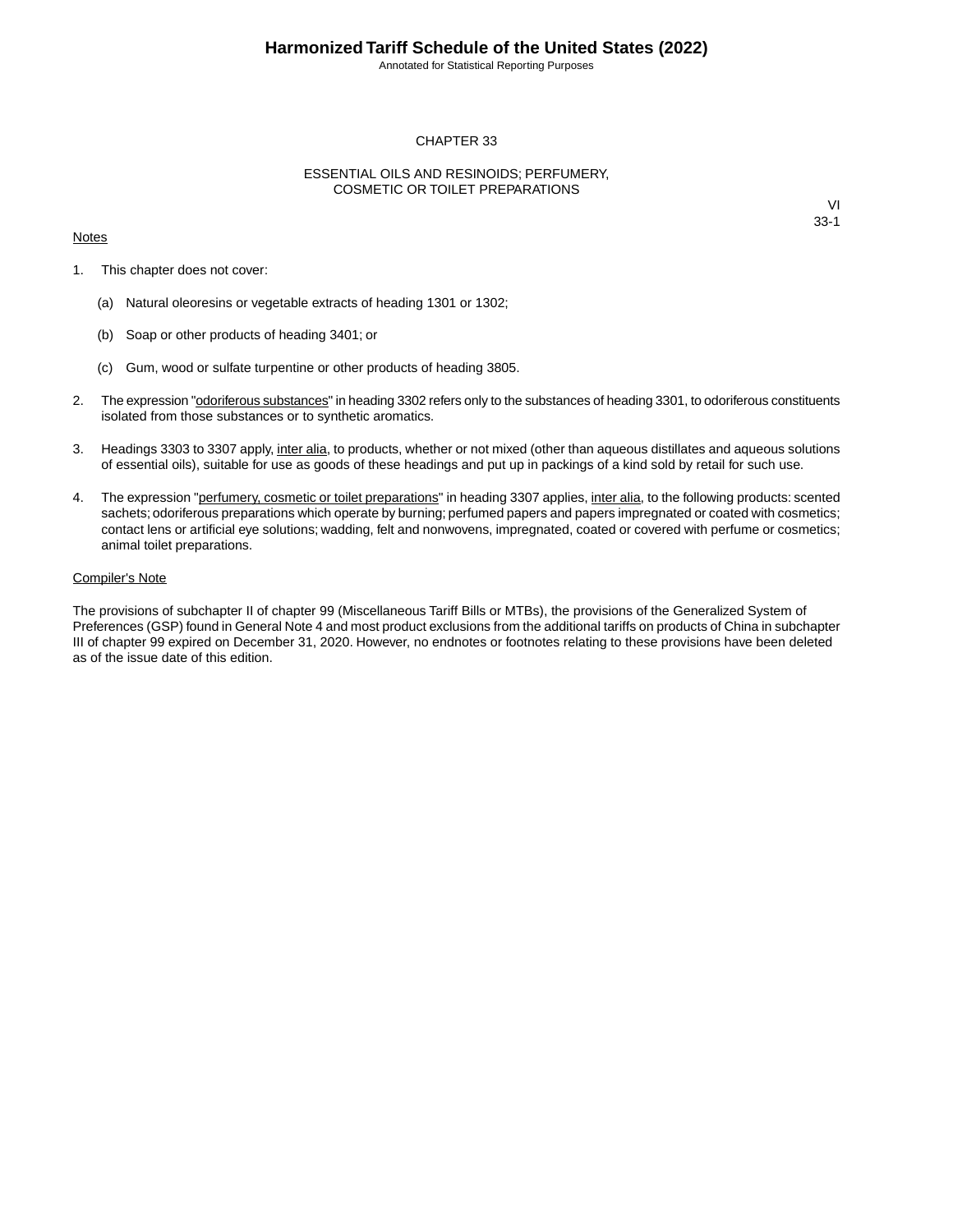Annotated for Statistical Reporting Purposes

| Stat.          |                                                                                                                                                                                                                         | Unit                                                                                                              |                                                                                                                                                                                                           | Rates of Duty                                                                  |                                                          |
|----------------|-------------------------------------------------------------------------------------------------------------------------------------------------------------------------------------------------------------------------|-------------------------------------------------------------------------------------------------------------------|-----------------------------------------------------------------------------------------------------------------------------------------------------------------------------------------------------------|--------------------------------------------------------------------------------|----------------------------------------------------------|
|                |                                                                                                                                                                                                                         | of                                                                                                                |                                                                                                                                                                                                           |                                                                                | $\overline{2}$                                           |
|                | Essential oils (terpeneless or not), including concretes and<br>absolutes; resinoids; extracted oleoresins; concentrates of<br>by enfleurage or maceration; terpenic by products of the<br>solutions of essential oils: |                                                                                                                   |                                                                                                                                                                                                           |                                                                                |                                                          |
|                |                                                                                                                                                                                                                         |                                                                                                                   |                                                                                                                                                                                                           | Free (A*, AU, BH,<br>CL, CO, D, E, IL,<br>JO, KR, MA, OM,                      | 25%                                                      |
|                |                                                                                                                                                                                                                         |                                                                                                                   |                                                                                                                                                                                                           | Free (A*, AU, BH,<br>CL, CO, D, E, IL,<br>JO, KR, MA, OM,<br>P, PA, PE, S, SG) | 25%                                                      |
|                | Other:                                                                                                                                                                                                                  |                                                                                                                   |                                                                                                                                                                                                           | Free (A*, AU, BH,<br>CL, CO, D, E, IL,<br>JO, KR, MA, OM,<br>P, PA, PE, S, SG) | 25%                                                      |
| 10<br>20<br>50 |                                                                                                                                                                                                                         |                                                                                                                   |                                                                                                                                                                                                           |                                                                                | 25%                                                      |
|                |                                                                                                                                                                                                                         |                                                                                                                   |                                                                                                                                                                                                           | CO, D, E, IL, JO,<br>KR, MA, OM, P,<br>PA, PE, S, SG)                          |                                                          |
| 10             |                                                                                                                                                                                                                         |                                                                                                                   |                                                                                                                                                                                                           |                                                                                | 25%                                                      |
| 20<br>50       |                                                                                                                                                                                                                         |                                                                                                                   |                                                                                                                                                                                                           |                                                                                |                                                          |
|                | Suf-<br>fix<br>3301.12.00 00<br>3301.13.00 00<br>3301.19.10 00<br>3301.24.00 00<br>3301.25.00                                                                                                                           | <b>Article Description</b><br>Essential oils of citrus fruit:<br>Essential oils other than those of citrus fruit: | Quantity<br>essential oils in fats, in fixed oils, in waxes or the like, obtained<br>deterpenation of essential oils; aqueous distillates and aqueous<br>Of cornmint, including "peppermint" derived from | General                                                                        | Special<br>P, PA, PE, S, SG)<br>Free (A, AU, BH, CL, 25% |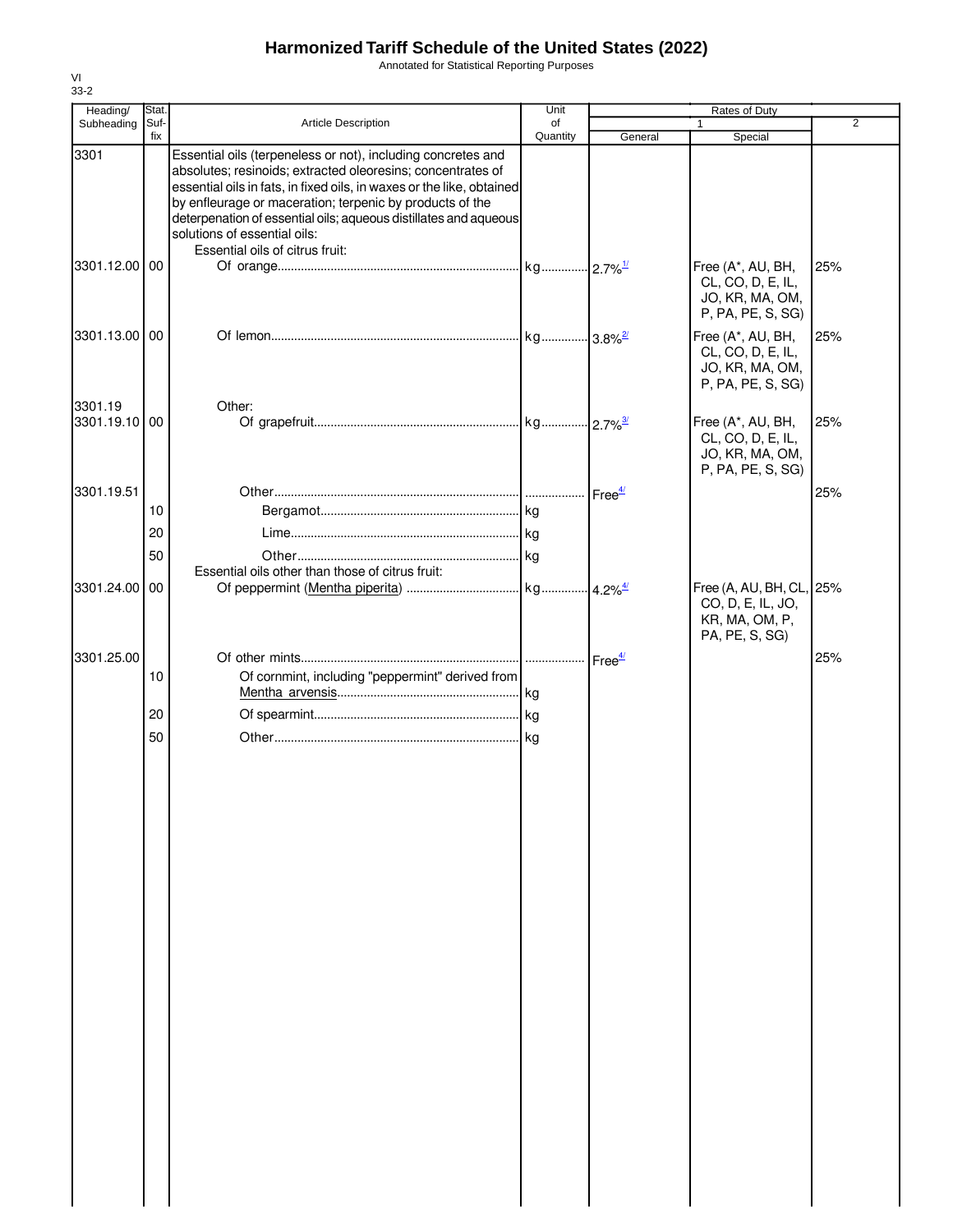Annotated for Statistical Reporting Purposes

| Heading/                             | Stat.       |                                                                                                                                                                                                                                                                                                                                                                                                                                                  | Unit           |         | Rates of Duty                                                                 |                |
|--------------------------------------|-------------|--------------------------------------------------------------------------------------------------------------------------------------------------------------------------------------------------------------------------------------------------------------------------------------------------------------------------------------------------------------------------------------------------------------------------------------------------|----------------|---------|-------------------------------------------------------------------------------|----------------|
| Subheading                           | Suf-<br>fix | <b>Article Description</b>                                                                                                                                                                                                                                                                                                                                                                                                                       | of<br>Quantity | General | Special                                                                       | $\overline{2}$ |
| 3301 (con.)<br>3301.29<br>3301.29.10 | 00          | Essential oils (terpeneless or not), including concretes and<br>absolutes; resinoids; extracted oleoresins; concentrates of<br>essential oils in fats, in fixed oils, in waxes or the like, obtained<br>by enfleurage or maceration; terpenic by products of the<br>deterpenation of essential oils; aqueous distillates and aqueous<br>solutions of essential oils: (con.)<br>Essential oils other than those of citrus fruit: (con.)<br>Other: |                |         | Free (A, AU, BH, CL,<br>CO, D, E, IL, JO,<br>KR, MA, OM, P,<br>PA, PE, S, SG) | 15%            |
| 3301.29.20                           | 00          |                                                                                                                                                                                                                                                                                                                                                                                                                                                  |                |         | Free (A, AU, BH, CL,<br>CO, D, E, IL, JO,<br>KR, MA, OM, P,<br>PA, PE, S, SG) | 25%            |
| 3301.29.51                           |             |                                                                                                                                                                                                                                                                                                                                                                                                                                                  |                |         |                                                                               | Free           |
|                                      | 03          |                                                                                                                                                                                                                                                                                                                                                                                                                                                  |                |         |                                                                               |                |
|                                      | 05          |                                                                                                                                                                                                                                                                                                                                                                                                                                                  |                |         |                                                                               |                |
|                                      | 07          |                                                                                                                                                                                                                                                                                                                                                                                                                                                  |                |         |                                                                               |                |
|                                      | 09          |                                                                                                                                                                                                                                                                                                                                                                                                                                                  |                |         |                                                                               |                |
|                                      | 11          |                                                                                                                                                                                                                                                                                                                                                                                                                                                  |                |         |                                                                               |                |
|                                      | 13          |                                                                                                                                                                                                                                                                                                                                                                                                                                                  |                |         |                                                                               |                |
|                                      | 15          |                                                                                                                                                                                                                                                                                                                                                                                                                                                  |                |         |                                                                               |                |
|                                      | 16          |                                                                                                                                                                                                                                                                                                                                                                                                                                                  |                |         |                                                                               |                |
|                                      | 17          |                                                                                                                                                                                                                                                                                                                                                                                                                                                  |                |         |                                                                               |                |
|                                      | 18          |                                                                                                                                                                                                                                                                                                                                                                                                                                                  |                |         |                                                                               |                |
|                                      | 19          |                                                                                                                                                                                                                                                                                                                                                                                                                                                  |                |         |                                                                               |                |
|                                      | 21<br>25    |                                                                                                                                                                                                                                                                                                                                                                                                                                                  |                |         |                                                                               |                |
|                                      | 28          |                                                                                                                                                                                                                                                                                                                                                                                                                                                  |                |         |                                                                               |                |
|                                      | 29          |                                                                                                                                                                                                                                                                                                                                                                                                                                                  |                |         |                                                                               |                |
|                                      | 33          |                                                                                                                                                                                                                                                                                                                                                                                                                                                  |                |         |                                                                               |                |
|                                      | ვხ          |                                                                                                                                                                                                                                                                                                                                                                                                                                                  |                |         |                                                                               |                |
|                                      | 37          |                                                                                                                                                                                                                                                                                                                                                                                                                                                  |                |         |                                                                               |                |
|                                      | 39          |                                                                                                                                                                                                                                                                                                                                                                                                                                                  |                |         |                                                                               |                |
|                                      | 41          | Of sassafras including Ocotea cymbarum kg                                                                                                                                                                                                                                                                                                                                                                                                        |                |         |                                                                               |                |
|                                      | 42          |                                                                                                                                                                                                                                                                                                                                                                                                                                                  |                |         |                                                                               |                |
|                                      | 43          |                                                                                                                                                                                                                                                                                                                                                                                                                                                  |                |         |                                                                               |                |
|                                      | 50          |                                                                                                                                                                                                                                                                                                                                                                                                                                                  |                |         |                                                                               |                |
| 3301.30.00                           | 00          |                                                                                                                                                                                                                                                                                                                                                                                                                                                  |                |         |                                                                               | Free           |
|                                      |             |                                                                                                                                                                                                                                                                                                                                                                                                                                                  |                |         |                                                                               |                |
|                                      |             |                                                                                                                                                                                                                                                                                                                                                                                                                                                  |                |         |                                                                               |                |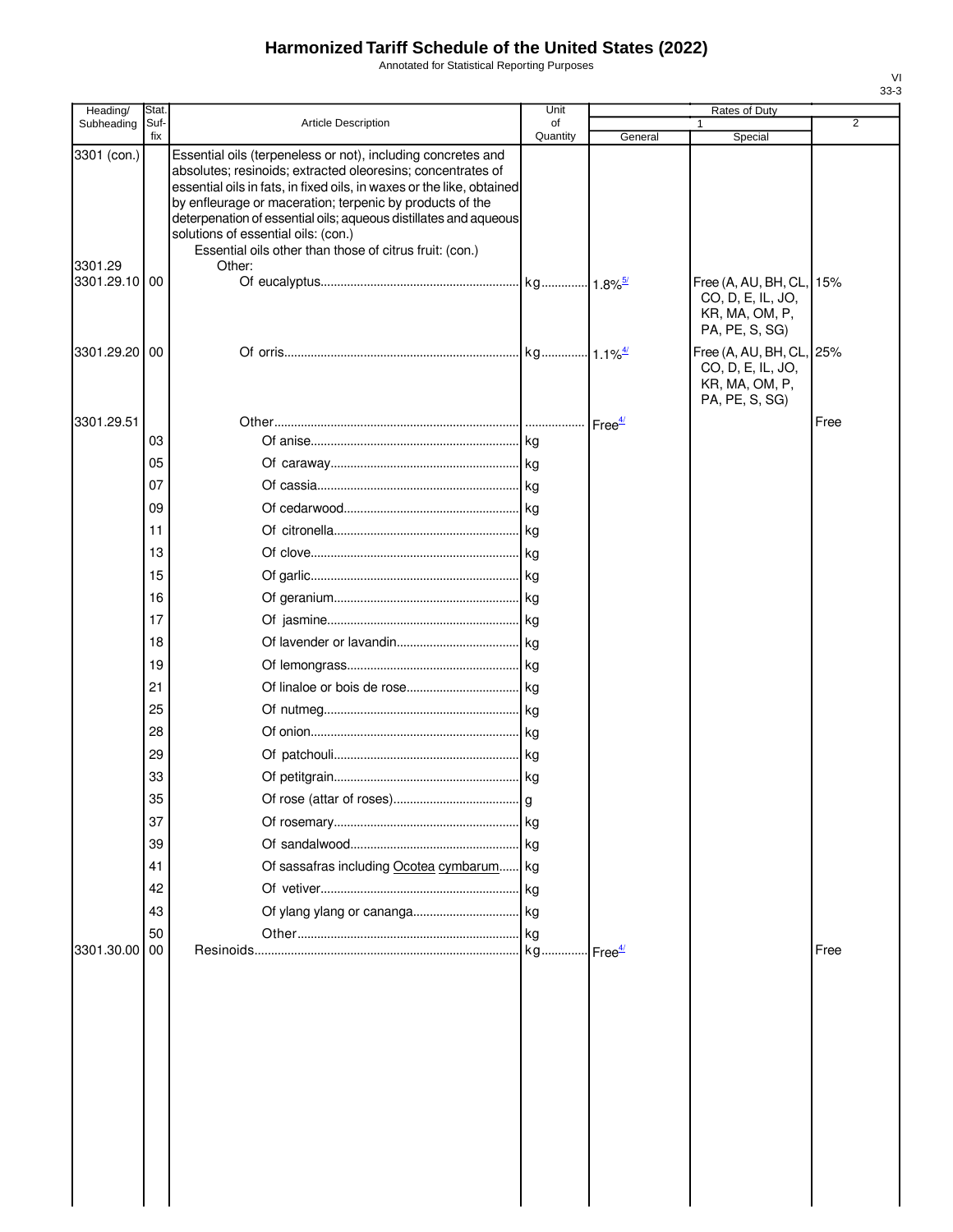Annotated for Statistical Reporting Purposes

| Heading/                         | Stat. |                                                                                                                                                                                                                                                                                                                                                                                       | Unit     |                                             | Rates of Duty                                                                  |                                    |
|----------------------------------|-------|---------------------------------------------------------------------------------------------------------------------------------------------------------------------------------------------------------------------------------------------------------------------------------------------------------------------------------------------------------------------------------------|----------|---------------------------------------------|--------------------------------------------------------------------------------|------------------------------------|
| Subheading                       | Suf-  | <b>Article Description</b>                                                                                                                                                                                                                                                                                                                                                            | of       |                                             | $\mathbf{1}$                                                                   | $\overline{2}$                     |
| 3301 (con.)<br>3301.90           | fix   | Essential oils (terpeneless or not), including concretes and<br>absolutes; resinoids; extracted oleoresins; concentrates of<br>essential oils in fats, in fixed oils, in waxes or the like, obtained<br>by enfleurage or maceration; terpenic by products of the<br>deterpenation of essential oils; aqueous distillates and aqueous<br>solutions of essential oils: (con.)<br>Other: | Quantity | General                                     | Special                                                                        |                                    |
| 3301.90.10                       |       |                                                                                                                                                                                                                                                                                                                                                                                       |          | $3.8\%$ <sup><math>\frac{4}{2}</math></sup> | Free (A*, AU, BH,<br>CL, CO, D, E, IL,<br>JO, KR, MA, OM,<br>P, PA, PE, S, SG) | 25%                                |
|                                  | 10    |                                                                                                                                                                                                                                                                                                                                                                                       |          |                                             |                                                                                |                                    |
|                                  | 20    |                                                                                                                                                                                                                                                                                                                                                                                       |          |                                             |                                                                                |                                    |
| 3301.90.50 00                    | 50    |                                                                                                                                                                                                                                                                                                                                                                                       |          |                                             |                                                                                |                                    |
|                                  |       |                                                                                                                                                                                                                                                                                                                                                                                       |          |                                             |                                                                                | 20%                                |
| 3302<br>3302.10<br>3302.10.10 00 |       | Mixtures of odoriferous substances and mixtures (including<br>alcoholic solutions) with a basis of one or more of these<br>substances, of a kind used as raw materials in industry; other<br>preparations based on odoriferous substances, of a kind used<br>for the manufacture of beverages:<br>Of a kind used in the food or drink industries:                                     |          |                                             |                                                                                | 25%                                |
|                                  |       | Containing alcohol:                                                                                                                                                                                                                                                                                                                                                                   |          |                                             |                                                                                |                                    |
| 3302.10.20 00                    |       | Containing not over 20 percent of alcohol by                                                                                                                                                                                                                                                                                                                                          |          |                                             |                                                                                | $44¢/kg +$<br>$25\%$ <sup>6/</sup> |
| 3302.10.40 00                    |       | Containing over 20 percent of alcohol by weight:<br>Preparations requiring only the addition of ethyl<br>alcohol or water to produce a beverage<br>suitable for human consumption:<br>Containing over 20 percent but not over                                                                                                                                                         |          |                                             | CO, D, E, IL, JO,<br>KR, MA, OM, P,<br>PA, PE, S, SG) $\frac{67}{2}$           |                                    |
| 3302.10.50 00                    |       | Containing over 50 percent of alcohol by                                                                                                                                                                                                                                                                                                                                              |          |                                             |                                                                                |                                    |
|                                  |       |                                                                                                                                                                                                                                                                                                                                                                                       |          |                                             | CO, D, E, IL, JO,<br>KR, MA, OM, P,<br>PA, PE, S, SG) $\frac{67}{2}$           | $25\%$                             |
| 3302.10.90 00                    |       |                                                                                                                                                                                                                                                                                                                                                                                       |          |                                             |                                                                                | 50%                                |
| 3302.90<br>3302.90.10            |       | Other:<br>Containing no alcohol or not over 10 percent of alcohol                                                                                                                                                                                                                                                                                                                     |          |                                             |                                                                                | 88¢/kg + 50%                       |
|                                  | 10    | Perfume oil mixtures and blends, consisting of<br>products ready for use as finished perfume                                                                                                                                                                                                                                                                                          |          |                                             |                                                                                |                                    |
|                                  | 50    |                                                                                                                                                                                                                                                                                                                                                                                       |          |                                             |                                                                                |                                    |
| 3302.90.20                       |       | Containing over 10 percent of alcohol by weight    Free <sup>2/</sup>                                                                                                                                                                                                                                                                                                                 |          |                                             |                                                                                | $88¢/kg + 75%$                     |
|                                  | 10    | Perfume oil mixtures and blends, consisting of<br>products ready for use as finished perfume                                                                                                                                                                                                                                                                                          |          |                                             |                                                                                |                                    |
|                                  | 50    |                                                                                                                                                                                                                                                                                                                                                                                       |          |                                             |                                                                                |                                    |
|                                  |       |                                                                                                                                                                                                                                                                                                                                                                                       |          |                                             |                                                                                |                                    |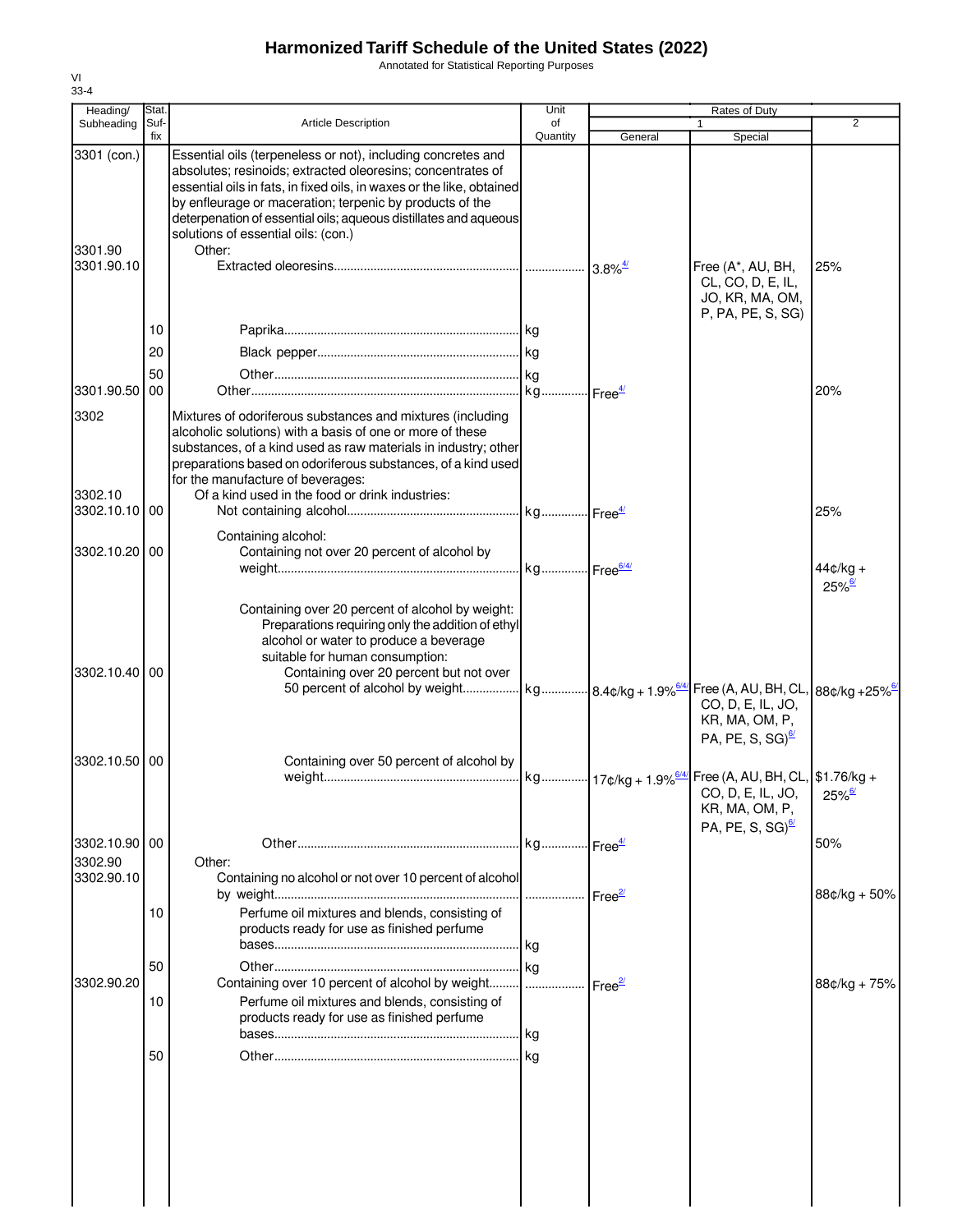Annotated for Statistical Reporting Purposes

| Heading/              | <b>Stat</b> |                                                                                                                                                                                   | Unit           |         | Rates of Duty           |              |
|-----------------------|-------------|-----------------------------------------------------------------------------------------------------------------------------------------------------------------------------------|----------------|---------|-------------------------|--------------|
| Subheading            | Suf-<br>fix | <b>Article Description</b>                                                                                                                                                        | of<br>Quantity | General | $\mathbf{1}$<br>Special | 2            |
| 3303.00               |             | Perfumes and toilet waters:                                                                                                                                                       |                |         |                         |              |
| 3303.00.10 00         |             | Not containing alcohol:                                                                                                                                                           |                |         |                         | 20%          |
| 3303.00.20 00         |             |                                                                                                                                                                                   |                |         |                         | 75%          |
| 3303.00.30 00         |             |                                                                                                                                                                                   |                |         |                         | 88¢/kg + 75% |
| 3304                  |             | Beauty or make-up preparations and preparations for the care<br>of the skin (other than medicaments), including sunscreen or                                                      |                |         |                         |              |
| 3304.10.00 00         |             | sun tan preparations; manicure or pedicure preparations:                                                                                                                          |                |         |                         | 75%          |
| 3304.20.00 00         |             |                                                                                                                                                                                   |                |         |                         | 75%          |
| 3304.30.00 00         |             |                                                                                                                                                                                   |                |         |                         | 75%          |
| 3304.91.00            | 10          | Other:                                                                                                                                                                            |                |         |                         | 75%          |
|                       |             |                                                                                                                                                                                   |                |         |                         |              |
|                       | 50          | Other:                                                                                                                                                                            |                |         |                         |              |
| 3304.99.10 00         |             |                                                                                                                                                                                   |                |         |                         | 75%          |
| 3304.99.50 00         |             |                                                                                                                                                                                   |                |         |                         | 75%          |
| 3305<br>3305.10.00 00 |             | Preparations for use on the hair:                                                                                                                                                 |                |         |                         | 75%          |
| 3305.20.00 00         |             | Preparations for permanent waving or straightening kg Free <sup>21</sup>                                                                                                          |                |         |                         | 75%          |
| 3305.30.00 00         |             |                                                                                                                                                                                   |                |         |                         | 88¢/kg + 75% |
| 3305.90.00 00         |             |                                                                                                                                                                                   |                |         |                         | 88¢/kg + 75% |
| 3306                  |             | Preparations for oral or dental hygiene, including denture<br>fixative pastes and powders; yarn used to clean between the<br>teeth (dental floss), in individual retail packages: |                |         |                         |              |
| 3306.10.00 00         |             |                                                                                                                                                                                   |                |         |                         | 75%          |
| 3306.20.00 00         |             | Yarn used to clean between the teeth (dental floss) $\frac{8}{2}$ kg Free <sup>4/</sup>                                                                                           |                |         |                         | 88¢/kg + 75% |
| 3306.90.00 00         |             |                                                                                                                                                                                   |                |         |                         | 88¢/kg + 75% |
|                       |             |                                                                                                                                                                                   |                |         |                         |              |
|                       |             |                                                                                                                                                                                   |                |         |                         |              |
|                       |             |                                                                                                                                                                                   |                |         |                         |              |
|                       |             |                                                                                                                                                                                   |                |         |                         |              |
|                       |             |                                                                                                                                                                                   |                |         |                         |              |
|                       |             |                                                                                                                                                                                   |                |         |                         |              |
|                       |             |                                                                                                                                                                                   |                |         |                         |              |
|                       |             |                                                                                                                                                                                   |                |         |                         |              |
|                       |             |                                                                                                                                                                                   |                |         |                         |              |
|                       |             |                                                                                                                                                                                   |                |         |                         |              |
|                       |             |                                                                                                                                                                                   |                |         |                         |              |
|                       |             |                                                                                                                                                                                   |                |         |                         |              |
|                       |             |                                                                                                                                                                                   |                |         |                         |              |
|                       |             |                                                                                                                                                                                   |                |         |                         |              |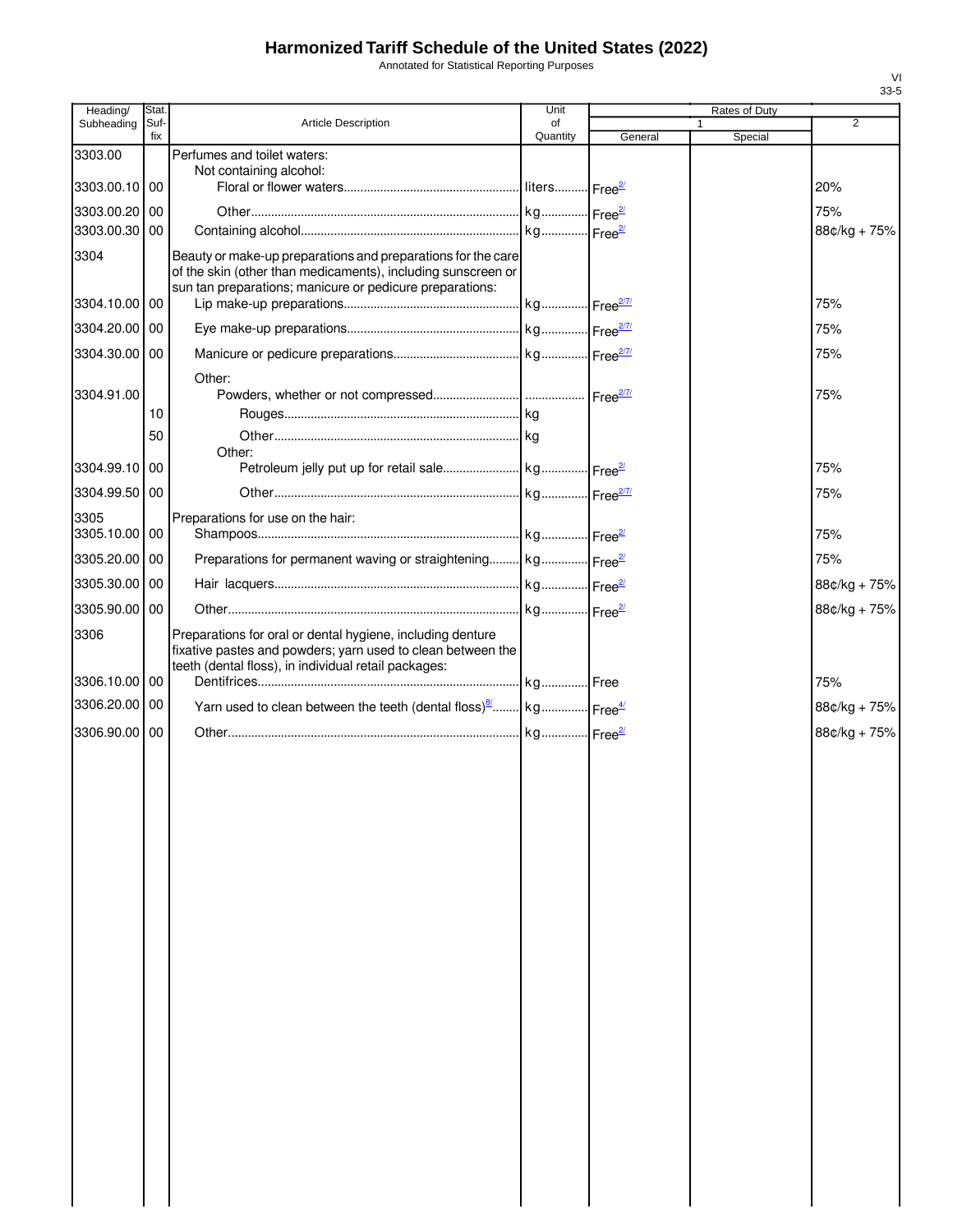Annotated for Statistical Reporting Purposes

| Heading/                 | Stat.       |                                                                                                                                                                                                                                                                                                                                                      | Unit           |         | Rates of Duty                                                                     |                |
|--------------------------|-------------|------------------------------------------------------------------------------------------------------------------------------------------------------------------------------------------------------------------------------------------------------------------------------------------------------------------------------------------------------|----------------|---------|-----------------------------------------------------------------------------------|----------------|
| Subheading               | Suf-<br>fix | Article Description                                                                                                                                                                                                                                                                                                                                  | of<br>Quantity | General | Special                                                                           | $\overline{2}$ |
| 3307<br>3307.10          |             | Pre-shave, shaving or after-shave preparations, personal<br>deodorants, bath preparations, depilatories and other<br>perfumery, cosmetic or toilet preparations, not elsewhere<br>specified or included; prepared room deodorizers, whether or<br>not perfumed or having disinfectant properties:<br>Pre-shave, shaving or after-shave preparations: |                |         |                                                                                   |                |
| 3307.10.10 00            |             |                                                                                                                                                                                                                                                                                                                                                      |                |         | Free (A*, AU, BH,<br>CL, CO, D, E, IL,<br>JO, KR, MA, OM,<br>P, PA, PE, S, SG)    | 75%            |
| 3307.10.20 00            |             |                                                                                                                                                                                                                                                                                                                                                      |                |         | Free (A*, AU, BH,<br>CL, CO, D, E, IL,<br>JO, KR, MA, OM,<br>P, PA, PE, S, SG)    | 81.7%          |
| 3307.20.00               | 00          |                                                                                                                                                                                                                                                                                                                                                      |                |         | Free (A*, AU, BH,<br>CL, CO, D, E, IL,<br>JO, KR, MA, OM,<br>P, PA, PE, S, SG)    | 75%            |
| 3307.30<br>3307.30.10 00 |             | Perfumed bath salts and other bath preparations:                                                                                                                                                                                                                                                                                                     |                |         | Free (A, AU, BH, CL, 75%<br>CO, D, E, IL, JO,<br>KR, MA, OM, P,<br>PA, PE, S, SG) |                |
| 3307.30.50 00            |             | Preparations for perfuming or deodorizing rooms, including                                                                                                                                                                                                                                                                                           |                |         | Free (A, AU, BH, CL, 75%<br>CO, D, E, IL, JO,<br>KR, MA, OM, P,<br>PA, PE, S, SG) |                |
| 3307.41.00 00            |             | odoriferous preparations used during religious rites:<br>"Agarbatti" and other odoriferous preparations which                                                                                                                                                                                                                                        |                |         | Free (A, AU, BH, CL, 20%<br>CO, D, E, IL, JO,<br>KR, MA, OM, P,<br>PA, PE, S, SG) |                |
| 3307.49.00 00            |             |                                                                                                                                                                                                                                                                                                                                                      |                |         | Free (A*, AU, BH,<br>CL, CO, D, E, IL,<br>JO, KR, MA, OM,<br>P, PA, PE, S, SG)    | 73.2%          |
| 3307.90.00 00            |             |                                                                                                                                                                                                                                                                                                                                                      |                |         | Free (A*, AU, BH,<br>CL, CO, D, E, IL,<br>JO, KR, MA, OM,<br>P, PA, PE, S, SG)    | 75%            |
|                          |             |                                                                                                                                                                                                                                                                                                                                                      |                |         |                                                                                   |                |
|                          |             |                                                                                                                                                                                                                                                                                                                                                      |                |         |                                                                                   |                |
|                          |             |                                                                                                                                                                                                                                                                                                                                                      |                |         |                                                                                   |                |
|                          |             |                                                                                                                                                                                                                                                                                                                                                      |                |         |                                                                                   |                |